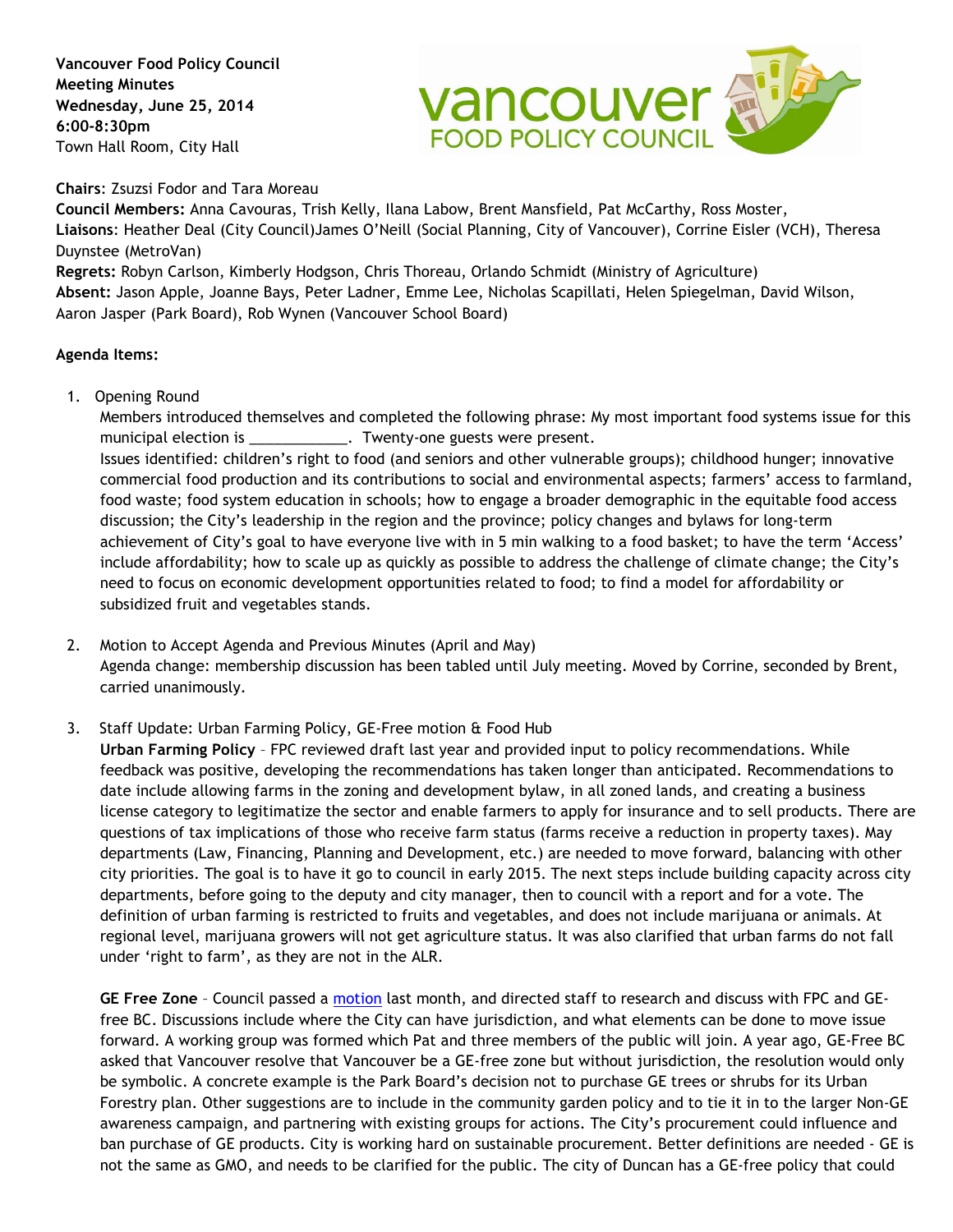be used for best practices. This will be addressed at BC food systems network meeting in Sorrento. It was noted that issues can be prioritized in the city if an individual lobbies multiple councilors which then direct staff members. The Food strategy does not mention GE foods. The working group will report back to the FPC in September.

**Award of Excellence** - Ilana was congratulated for winning an award for Fresh Roots Urban Farms.

**Food Hub** – There is a need and a vision, and many models exist. Much work has been done around design, feasibility, and experiences of other cities. A food infrastructure gap analysis was conducted about a year ago, and the City has since learned more around what those gaps are, and assets in Vancouver. The work of the Neighbourhood Food Networks was recognized, and the need to strengthen those. The need to look at the midrange food system was also recognized. The Food Bank is a key entity that is looking at moving to a larger space; the City would like it to stay in Vancouver. The new CEO has brought a new perspective to food justice, increasing dignity and reducing stigma. Two motions have been received from council that could be opportunities – 1) urban agriculture in false creek flats; and 2) support relocation and integrate components of food hubs. The City will work with partners to discuss what would make most sense for aggregation, distribution, etc. to develop a plan and timeline for relocation, and to determine what could be accomplished in the next two years until the Food Bank's current lease expires. Social Planning is hopeful that when there is an agreement and they would report back to council, that there may be land or capital to contribute. **Discussion** 

- The infrastructure gap analysis identified the same gaps as Local Food First! (aggregation, storage, distribution) and spoke to all scales.
- The City is open to all models, not only charity and not-for-profit ones. Food hub could raise capital, and does not have to depend on governments. It can be successful as a public-private partnership. The feasibility will need strong business case to determine which model will work.
- A focus groups with farmers shows that the previous model was not strongly supported. Farmers at markets seem skeptical, identifying the need for a paid coordinator and to exist year-round, but they could be swayed.
- The report can be shared with FPC. It was suggested to link the report and both motions.
- 4. Updates and Discussion
	- Migrant Farm Labour & [Sanctuary City](http://en.wikipedia.org/wiki/Sanctuary_city) Follow Up

 Questions remain about what would be in the City's jurisdiction. Toronto is already a Sanctuary city, and came up with a list of 13 implementation recommendations, 15 months after it passed. It seems there are no other cities in BC involved. It was recommended that either the FPC convenes a conversation or connects with other organizations that work with newcomers. Councilor Meggs wants a recommendation in fall, and implementation in 2015. A Letter of Support from the FPC could be helpful in the fall. Zsuzsi will follow up with Councilor Meggs and copy Councilor Deal.

- Membership Committee Formation tabled until July meeting. Sustenance Festival Town Hall October 16 – candidates will be invited to participate. The FPC is committed, and many volunteers are needed to make it happen, especially council members who are familiar with the event. Expectations/tasks will be itemized at next meeting. Trish has templates and files from previous planning, and Ilana and Zsuzsi have offered support.
- July & September Meetings & August Break Reminder July meeting will be at the UBC Botanical Garden and will build on the theme of reconciliation. Last July the FPC met at the UBC farm in conjunction with the declaration for the Year of Reconciliation. The next level will be for Vancouver to declare Vancouver a City of Reconciliation, and a [motion](http://former.vancouver.ca/ctyclerk/cclerk/20140624/documents/motionb3.pdf) was passed to acknowledge Vancouver is on unceded territory with 3 host nations. There is no meeting in August. The September meeting will be in City Hall building off right-to-food discussions. Brent is organizing the event, hoping to bring Janet Poppendieck (author of [Free for All](http://books.google.ca/books?id=Y-sq2iWuLagC&source=gbs_ViewAPI&redir_esc=y)) as a speaker. Motion: To approve that Brent liaise with City to request funds for the event. Moved by Anna, seconded by Ilana, carried unanimously.